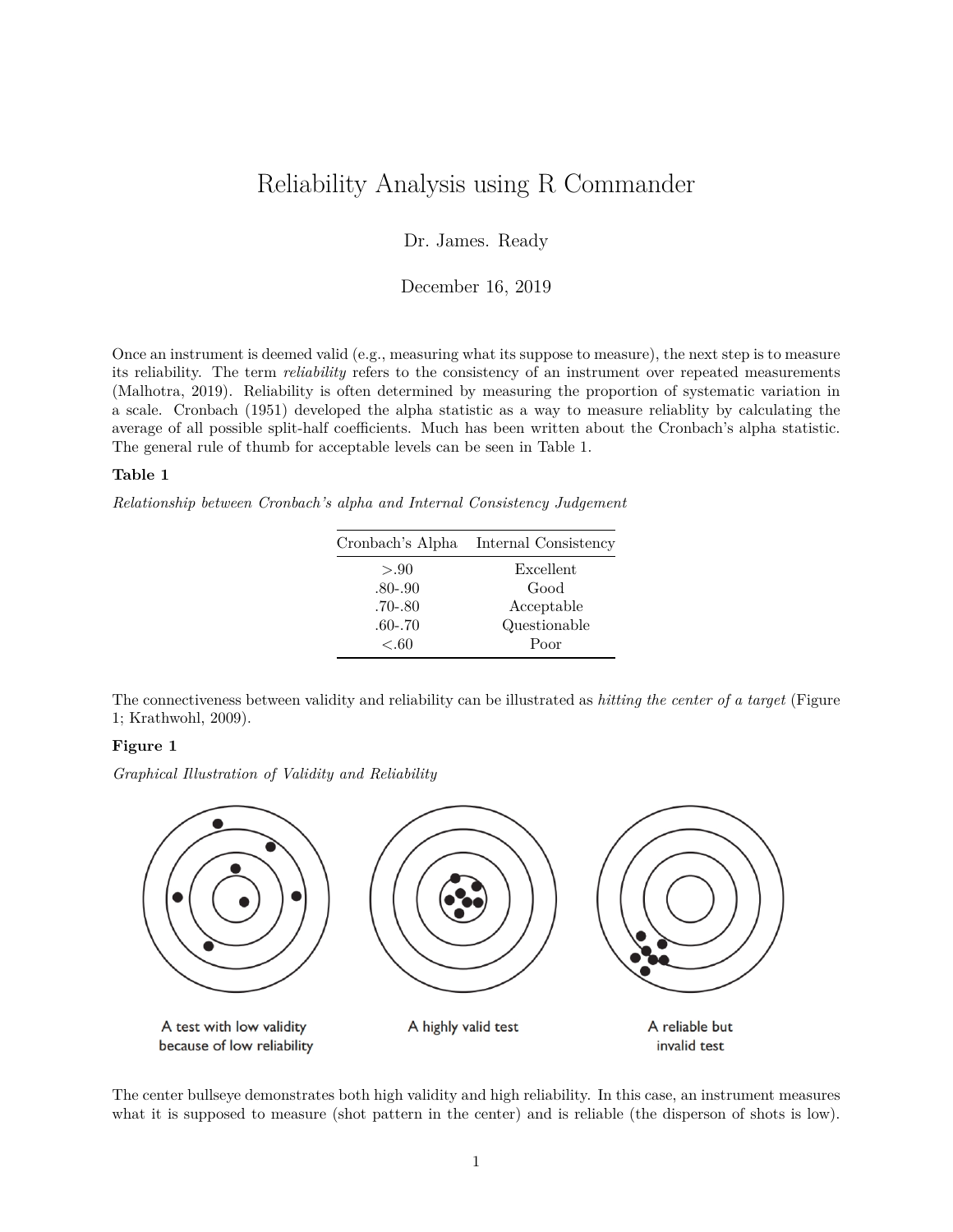Conversely, the bullesye on the left displays an instrument with low validity because the dispersion of shots is wide (low reliability). Finally, the bullesye on the right demonstrates a reliable (low disperson) but invalid instrument. The instrument is considered invalid because it is not measuring what it is supposed to measure (center of target).

## **Assessing Survey Reliability using R Commander**

Prior to assessing reliability, data must be loaded into R Commander. For this illustration, data from Smith (2018) was loaded. For a refresher in how to select and load data in R Commander, see Fox (2017, pp. 23-27). Once data is loaded, select the Statistics/Dimensional analysis/Scale reliability menu option (Figure 2).

## **Figure 2**

*Accessing Scale Reliabilty function in R Commander*



Once selected, a user is offered variables from the selected data set. R Commander displays the first six items in a window. A user must scroll up and down to select the items that align with an *a priori* dimension. A user must select at least three items (Figure 3).

## **Figure 3**

*Selecting Variables to Assess in R Commander (pre-selection)*

| R Scale Reliability            |                         |
|--------------------------------|-------------------------|
| Variables (pick three or more) |                         |
| LBDQQuestion1                  | ▴                       |
| LBDQQuestion2                  |                         |
| LBDQQuestion3                  | Ξ                       |
| LBDQQuestion5                  |                         |
| LBDQQuestion7                  |                         |
| LBDQQuestion9                  | ↽                       |
| Help<br>Reset                  | X Cancel<br>OK<br>Apply |

For illustration purposes, the first five items of the six items offered in the variable window are selected (Figure 4).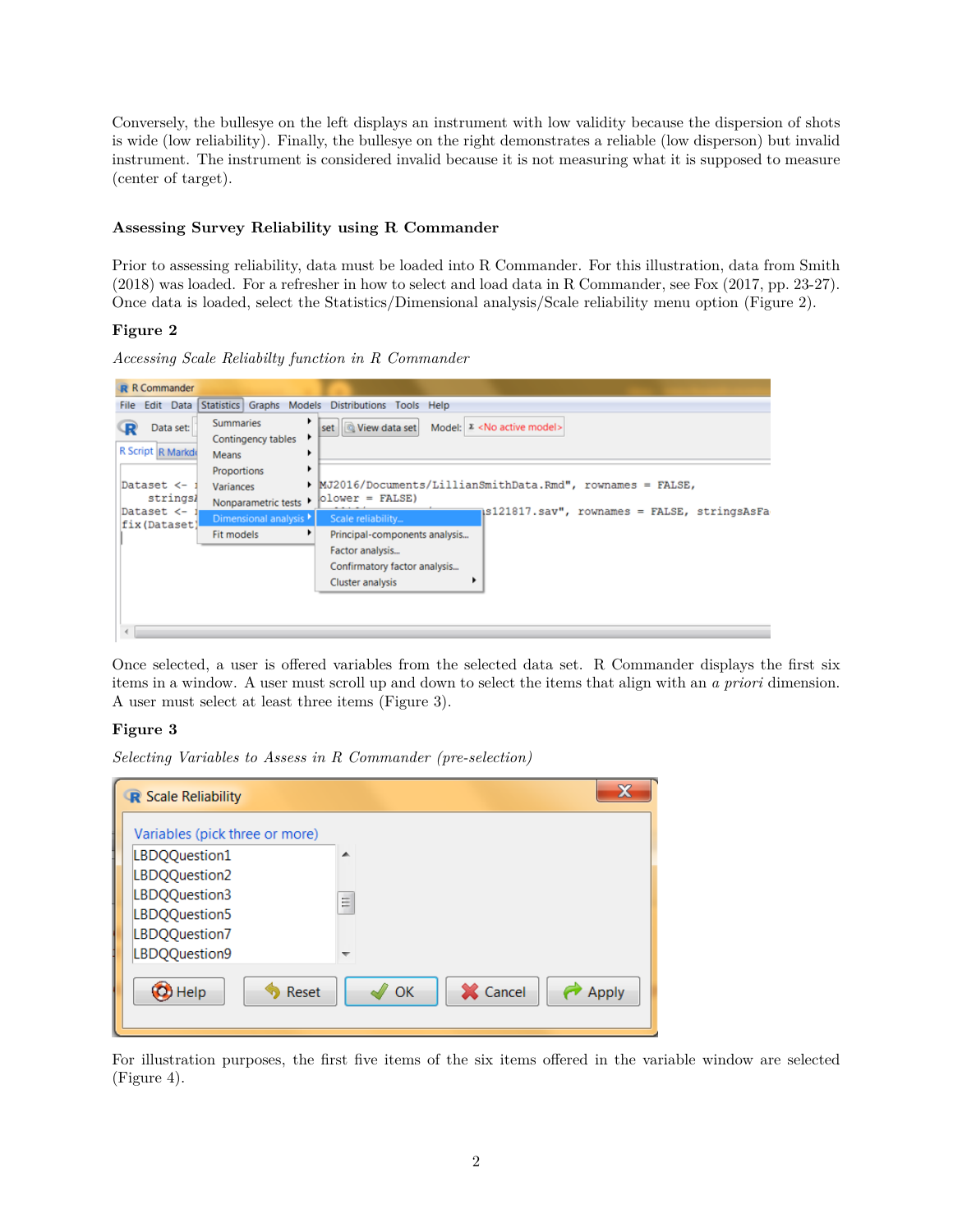## **Figure 4**

*Selecting Variables to Assess in R Commander (post-selection)*

| R Scale Reliability            |                                |
|--------------------------------|--------------------------------|
| Variables (pick three or more) |                                |
| EEIQuestion1                   | ▲                              |
| EEIQuestion2                   | E                              |
| EEIQuestion5                   |                                |
| EEIQuestion6                   |                                |
| <b>EEIQuestion7</b>            |                                |
| EEIQuestion8                   |                                |
| <b>O</b> Help<br>Reset         | X Cancel<br>OK<br><b>Apply</b> |

Once the items are selected, pressing *OK* will result in a pre-packaged reliablity analysis being displayed in the Output window (Figure 5).

#### **Figure 5**

*R Commander Output from Cronbach's Alpha function*

```
Output
 reliability (cov (Dataset [, c("EEIQuestion1", "EEIQuestion2", "EEIQuestion5", "EEIQuestion6", "EEIQuestion7")], use = "complete.obs"))
Alpha reliability = 0.7455
standardized alpha = 0.7534Reliability deleting each item in turn:
              Alpha Std.Alpha r(item, total)
EEIQuestion1 0.7200
                        0.72610.4564
EEIQuestion2 0.6800
                       0.6831
                                       0.5709
EEIQuestion5 0.6749
                       0.68990.5771EEIQuestion6 0.6556
                       0.6712
                                       0.6254EEIQuestion7 0.7665
                       0.7676
                                       0.3595
```
The output lists five specific statitical elementes. First, the overall reliability is displayed (0.7455). This is the Cronbach's alpha statistic based on the selected item's covariance matrix. Second, the standardized alpha statistic is provided (0.7534). Standardized alpha differs from the Cronbach alpha statistic as it based on the selected item's correlation matrix. The standardized alpha is appropriate when items selected have different scales (e.g., combining a 5-point Likert item with a 7-point Likert item). For a detailed discussion of the differences between unstandardized and standardized alpha, see [Falk and Savalei \(2011\).](https://libraryresources.columbiasouthern.edu/login?url=http://search.ebscohost.com/login.aspx?direct=true&db=bsu&AN=64854475&site=eds-live&scope=site)

Next, in table format, three statistics relating to each item are displayed -

- Alpha
- Standardized Alpha
- r(item, total)

These three statistics are displayed for information purposes and can provide valuable information for a researcher. An item's Alpha statistic and Standardized Alpha statistic are the unstandardized and standardized Cronbach's alpha correlation between the item and the total score from the scale (i.e., item-total correlations). Finally, the r(item,total) is the item-total correlation without that item itself (i.e., item-rest correlation or corrected item-total correlation); low item-total correlations indicate that that item doesn't correlate well with the scale overall (Revelle, 2019).